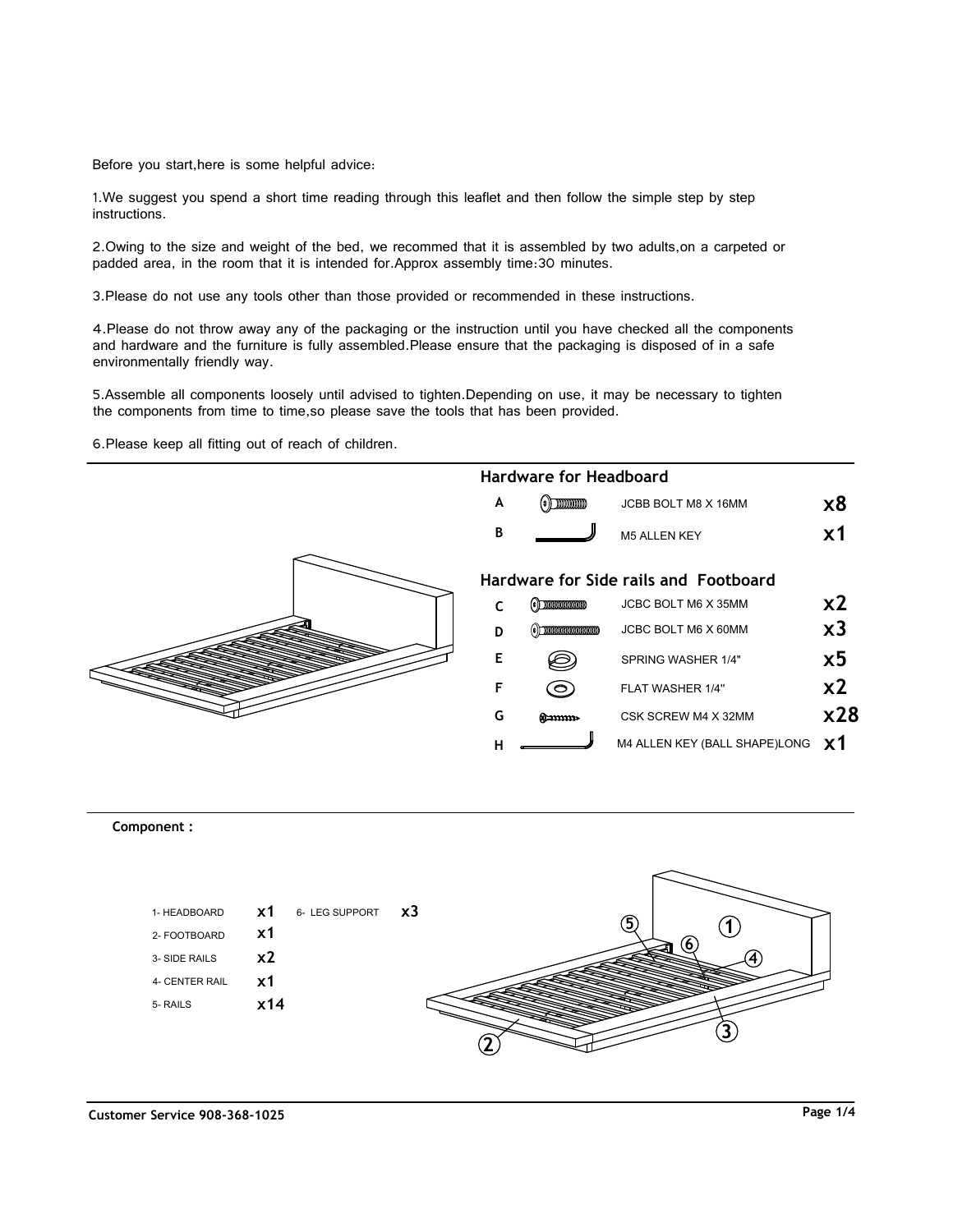### **STEP 1 :**

**Place** Place **SIDE RAILS (3)** and **FOOTBOARD (2)** on a carpeted or padded area as shown. Attach **FOOTBOARD (2)** with **SIDE RAILS** and **FLAT WASHER <sup>1</sup>''** (F) into JCBC BOLT M6 x 35mm (C). After that, inserting JCBC BOLT M6 x 35mm (C) at bottom side of **(3)** together by inserting **JCBB BOLT M8 x 16MM (A)**.Tighten up the bolts with **M5 Allen Key (B)**. Place **SPRING WASHER <sup>1</sup> 4" (E) SIDERAILS (3)** and **FOOTBOARD (2)**. Tighten up the bolts with **M4 Allen Key (BALL SHAPE) LONG (H)**.



# **Hardware & Tool required**

## **STEP 2 :**

Attach **HEADBOARD (1)** with **SIDE RAILS (3)** together by inserting **JCBB BOLT M8 x 16MM (A)**.Tighten up the bolts with **M5 Allen Key (B)**.



**Customer Service 908-368-1025 Page 2/4**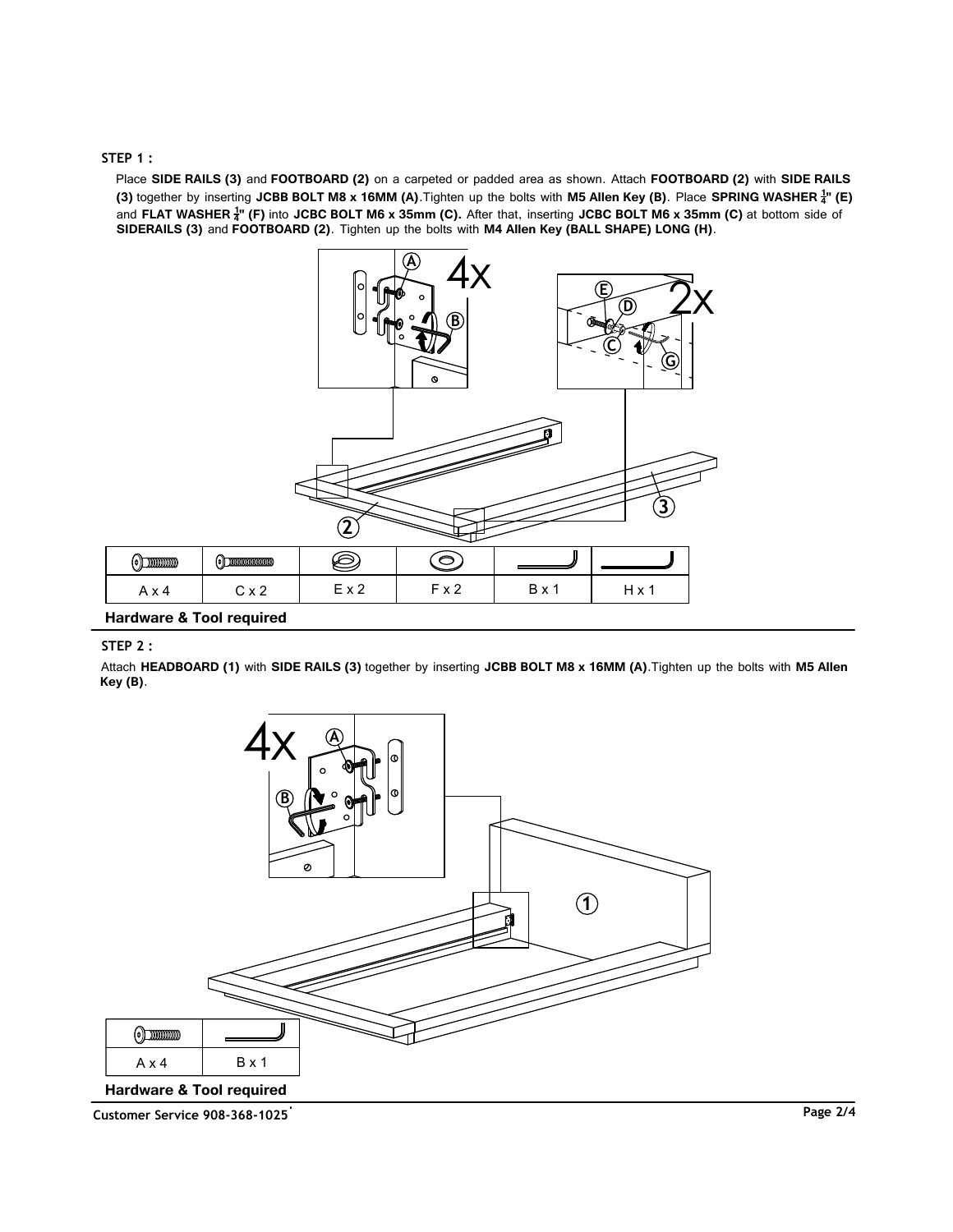# **STEP 3 :**

**Place** Place the **CENTER RAILS (4)** on **Leg Supports (6**). Parallel place three **RAILS (5)** vertically on the **Center Rail (4)** as shown with the **Place Allen Key (Ball Shape) Long (H).** center holes lined up. Attach them together by inserting **JCBC BOLT M6 x 60mm (D)** and **Spring Washer 1 <sup>4</sup>'' (E)**. Tighten it up with **M4**



| $D \times 3$ | E x 3 | H x · |
|--------------|-------|-------|

**Hardware & Tool required**

### **STEP 4 :**

Place the balance of **Rails (5)** equally on the **Center Rail (4).** Then screw it up with **CSK Screw M4 x 32mm (G)** on both side of **Rail (5)**.



G x 28

 $curve(x)$